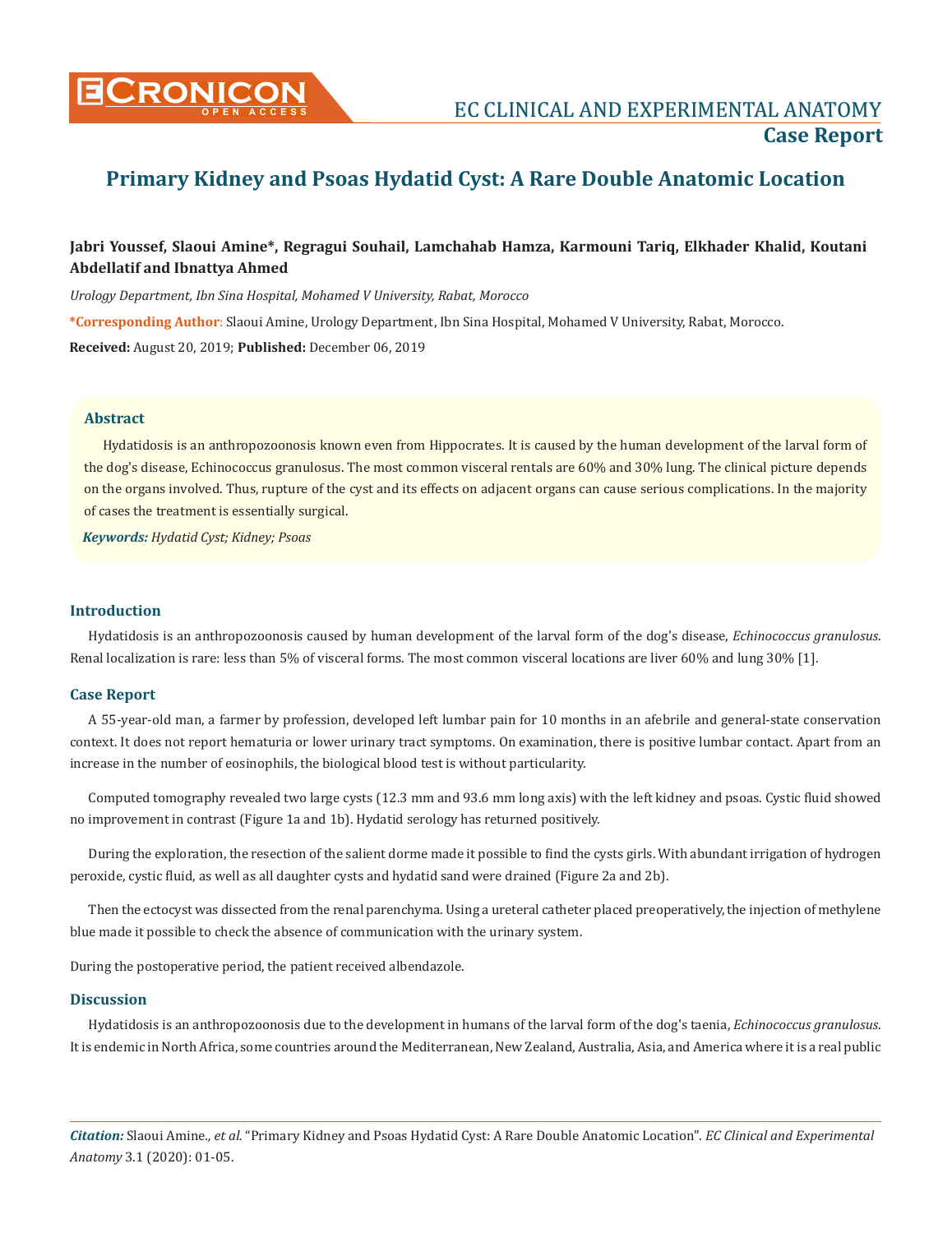

*Figure 1: (a) Transverse CT scan section showing a large hydatid cyst of the psoas attached to the kidney. (b) Sagittal CT scan section showing the double localization of the hydatid cyst (left kidney and psoas).*



*Figure 2: (a) Hydatid cyst was opened, and ectocyst was dissected from kidney parenchyma. (b) The daughter cysts were removed.*

health problem. The geographical distribution of *E. granulosus* is correlated economically and culturally. Thus, the prevalence of hydatidosis is very variable. Kenya is the country with the highest prevalence (200/100 000 h/year) [2].

The Maghreb is an intermediate zone: the prevalence of hydatidosis is 8/100 000 h/year in Morocco. In Europe, hydatidosis is much rarer; it usually affects people emigrating from endemic areas [3].

Renal localization is rare: < 5% of visceral forms. The most common visceral locations are the liver 60% and the lung 30% [1].

*Citation:* Slaoui Amine*., et al.* "Primary Kidney and Psoas Hydatid Cyst: A Rare Double Anatomic Location". *EC Clinical and Experimental Anatomy* 3.1 (2020): 01-05.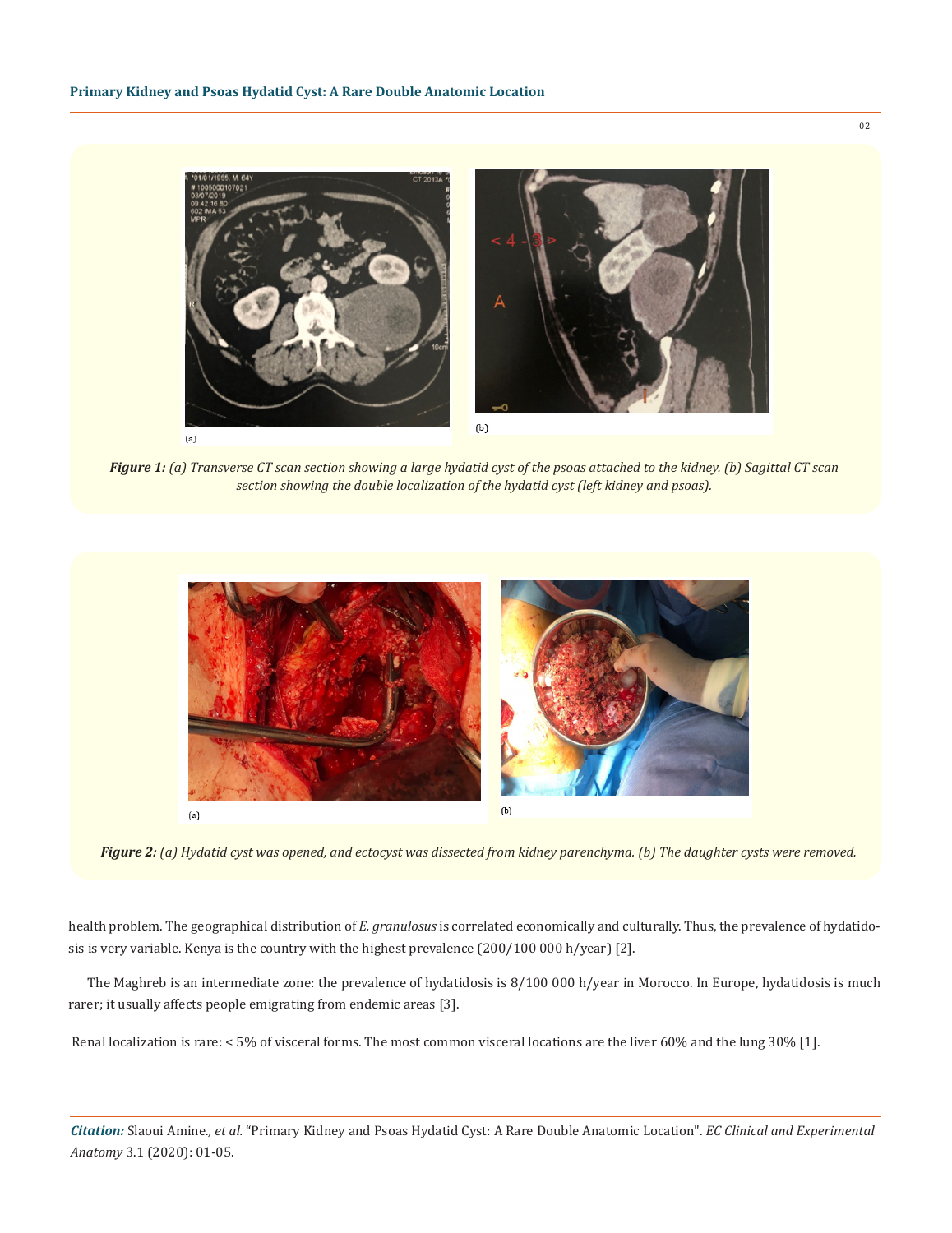The hydatid cyst of the kidney represents the most frequent localization of the urogenital tract. It is generally primitive, almost always unique, of cortical and preferentially polar location.

There is a slight predominance of involvement of the left kidney, without the reason being known. In 2 to 5% of cases, the hydatid cyst of the kidney is associated with other localizations, mainly liver and pulmonary.

*Echinococcus granulosus* is a cestode found in the small intestines of carnivores (dogs, wolves and other canines) that represent definitive hosts. The eggs are eliminated with the stool. They are ingested by a herbivore, often sheep, which represents the intermediate host. When the eggs hatch, the hexacanth embryo is released, enters the intestinal wall and passes into the portal venous circulation to the liver. In 60 to 75% of cases, it develops in the liver, while in 15 to 30% of cases it passes into the lungs via the hepatic veins.

More rarely, the embryo disseminates in another organ by blood or lymphatic system.

Ingestion of a hydatid cyst by a canine results in the release of larvae (scolex) in the intestine. At this point, scolex become adult worms. Human infestation occurs by accidental ingestion of *Echinococcus* eggs *granulosus*, either through the absorption of contaminated food or during contact with a dog.

It is therefore favored by promiscuity with dogs and herbivores, which explains its high prevalence in rural areas [4].

The clinical picture is not specific. Thus, the diagnosis is suspected in front of a bundle of epidemiological, clinical, biological and radiological arguments. It can remain asymptomatic for years. When it is symptomatic, the clinical manifestations depend on the rupture or not of the cyst in the excretory ways.

Low back pain is the most common symptom of closed hydatid cyst. Hematuria is only present in 10 to 30% of cases. Hematuria is secondary to caliceal cracking due to compression by the cyst as it increases in volume. The clinical examination allows to palpate a lumbar-abdominal mass in 10 to 40% of the cases. The discovery of a very large mass is not exceptional; it is explained by the often silent evolution of the hydatid cyst.

In case of rupture, the patient has a violent low back pain. The release of vesicles girls in the excretory ways can result in a true nephritic colic. In 10 to 30% of cases, there is a hydaturia which is pathognomonic of urinary hydatidosis [5].

Ultrasound directs the diagnosis of hydatid cyst in 40 to 70% of cases. In addition, it can detect other intraperitoneal localizations. The ultrasound characteristics of a hydatid cyst are: the fluid nature of its contents, the presence of parietal calcification, and sometimes the existence of a membranous detachment or vesicles. Gharbi's classification into 5 types of hepatic hydatid cyst also applies to the hydatid cyst of the kidney [6].

CT is useful in case of doubt Dg, especially for type IV and type V KHRs. CT is more sensitive than ultrasound to detect calcifications; it appreciates better the nature of the cystic contents and specifies the relations of the cyst with the organs of neighborhood. it makes it possible to detect a communication of the cyst with the excretory channels.

The CT aspect of the KHR is characteristic. It is a single or multivesicular cystic formation; its wall is well defined and can take little contrast. In the multivesicular cyst, the daughter vesicles are often detectable; their density is lower than the density of the mother cyst (rosette aspect) [7].

Biologically, there is eosinophilia in 20 to 50% of cases. This is particularly increased in case of cracking of the cyst.

Sero-immunological reactions guide the diagnosis in case of doubt. The indirect haemagglutination test is the most sensitive reaction with a sensitivity of 70%. Some false + may be related to a cross-reaction with other parasites, including bilharzia.

*Citation:* Slaoui Amine*., et al.* "Primary Kidney and Psoas Hydatid Cyst: A Rare Double Anatomic Location". *EC Clinical and Experimental Anatomy* 3.1 (2020): 01-05.

03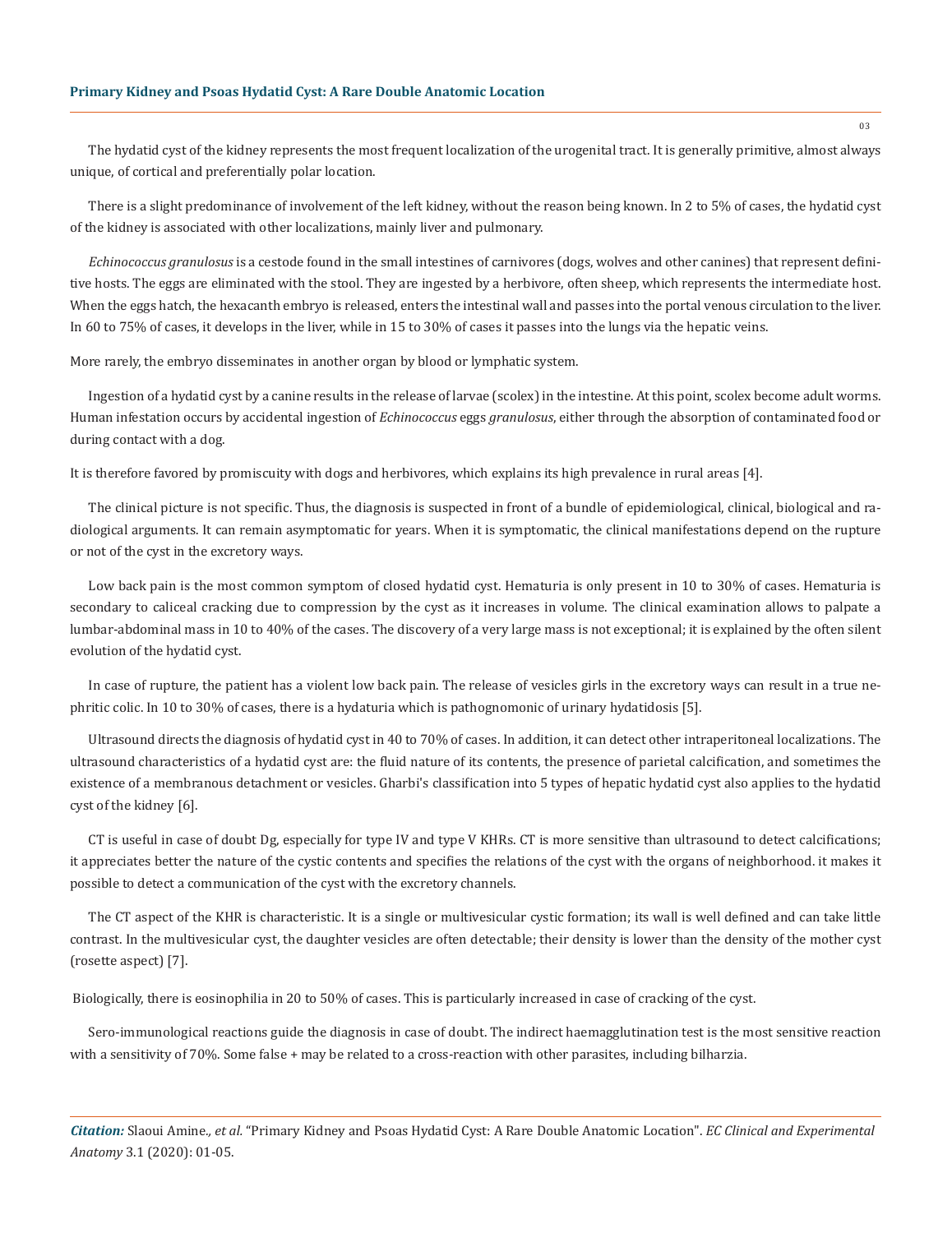#### **Primary Kidney and Psoas Hydatid Cyst: A Rare Double Anatomic Location**

One study has shown that arc immunoelectrophoresis has a sensitivity and specificity of 100%. However, the results of this study, which only covered seven cases, remain to be confirmed. In practice, the serologies of hydatidosis are less and less realized because of their low reliability. They are recommended only in case of diagnostic doubt [8].

For the vast majority of authors, the reference treatment is the resection of the salient dome. Resection of the salient dome has shown its effectiveness in all types.

The addition of medical treatment is controversial. It does not seem to reduce the risk of recurrence. The operating site must be protected by fields soaked in scolicidal solution (hypertonic serum, formalin solution, hydrogen peroxide or silver nitrate) to avoid the risk of swarming.

Percutaneous therapy is a new option that some teams are proposing for Type I and Type II. Other types cannot be effectively treated percutaneously. When percutaneous treatment is decided, it is systematically associated with medical treatment.

The place of medical treatment is restricted. The effectiveness of the treatment is judged on radiological criteria. Degenerative changes were observed in 50% of cysts treated with mebendazole (Vermox®) and in 80% of cysts treated with albendazole (Zentel®).

Due to the lack of data in the literature, there is no consensus regarding the medical treatment.

It is given in combination with surgery in two situations: systematically with percutaneous treatment, or when it is a broken or recurrent cyst. Finally, medical treatment is proposed alone in cases of disseminated cysts or inoperable patients [9].

#### **Conclusion**

The hydatid cyst is the prerogative of the liver and lung. Nevertheless, it can affect any body organ except hair and nails. It is imperative to think about this during the differential diagnosis of any cystic mass found in patients in endemic areas. In the majority of cases the treatment is essentially surgical.

#### **Source of Support**

Nil.

### **Conflict of Interest**

None declared.

#### **Bibliography**

- 1. [Mubarak M. "Isolated native renal hydatidosis in a renal transplant patient: The case for an aggressive approach".](https://www.ncbi.nlm.nih.gov/pmc/articles/PMC6194783/) *Urology Annals* 10.4 [\(2018\): 421-422.](https://www.ncbi.nlm.nih.gov/pmc/articles/PMC6194783/)
- 2. Turgut AT., *et al*[. "Unusual imaging characteristics of complicated hydatid disease".](https://www.ncbi.nlm.nih.gov/pubmed/17275238) *European Journal of Radiology* 63.1 (2007): 84-93.
- 3. Turgut AT., *et al*[. "Multitechnique evaluation of renal hydatid disease".](https://www.ncbi.nlm.nih.gov/pubmed/19155411) *American Journal of Roentgenology* 192.2 (2009): 462-467.
- 4. Rudolphi KA. "Entozoorum Sive Verminum Intestinalum". Historia Naturalis. Volume 2. Amsterdam: Taberna Liberaria et Artinum (1808): 244.
- 5. [Huang M and Zheng H. "Clinical and demographic characteristics of patients with urinary tract hydatid disease".](https://www.ncbi.nlm.nih.gov/pmc/articles/PMC3487722/) *PLoS One* 7.11 (2012): [e47667.](https://www.ncbi.nlm.nih.gov/pmc/articles/PMC3487722/)
- 6. Gharbi HA., *et al*[. "Ultrasound examination of the hydatic liver".](https://www.ncbi.nlm.nih.gov/pubmed/7220891) *Radiology* 139.2 (1981): 459-463.

*Citation:* Slaoui Amine*., et al.* "Primary Kidney and Psoas Hydatid Cyst: A Rare Double Anatomic Location". *EC Clinical and Experimental Anatomy* 3.1 (2020): 01-05.

04